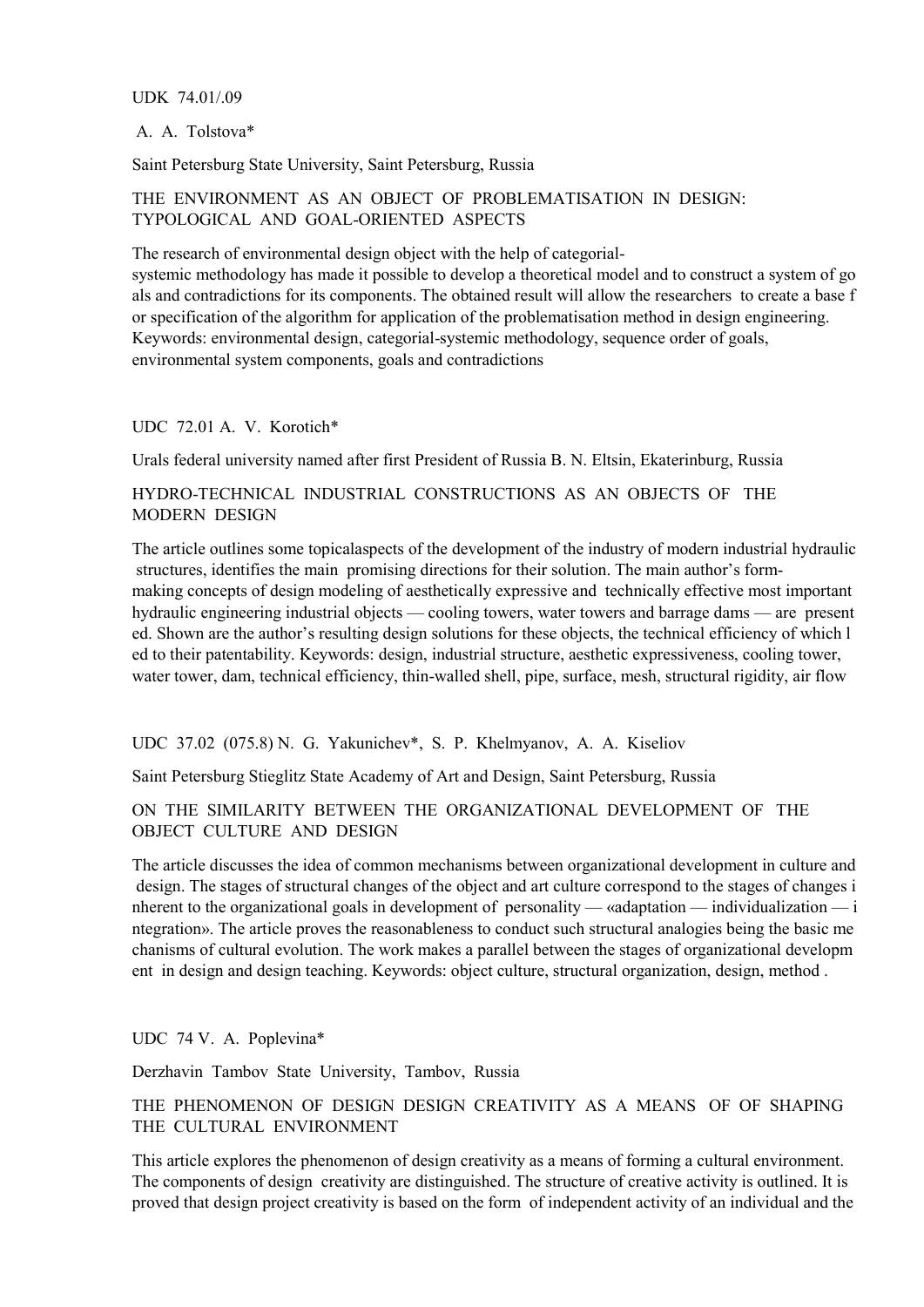platform of its activity. Keywords: design creativity, structure of creativity, social and cultural environment, individual, society

UDC 004.925.5

A. E. Kheifits1, M. A. Yuzhakov2\*, V. E. Yanchus1 1 Peter the Great St. Petersburg Polytechnic University, Saint Petersburg, Russia 2 Saint Petersburg State University of Industrial Technologies and Design, Saint Petersburg, Russia

METHODS FOR STUDYING INFOGRAPHICS INFLUENCE ON IMMERSIVE PROPERTIES OF THE INTELLECTUAL INTERFACE OF A SYMBIOTIC SIMULATOR

The article reveals the conceptual, historical roots of the symbolism and infographics. The authors believe that the possibilities of using infographics in intelligent interfaces to display dynamic information about a managed object have not been sufficiently studied. The authors consider it necessary to test the develop ed interfaces for the effectiveness of the task of managing a remote object. Keywords: infographics, symbology, immersive environments, intelligent interface, experimental research

UDC 7.03 M. V. Mukhina\*, E. S. Bagryanskaya, Zh. V. Chaikina, E P. Gureeva

Minin Nizhny Novgorod State Pedagogical University, Nizhny Novgorod, Russia

## ACQUISITION OF CREATIVE COMPOSITION WRITING BY THE METHOD OF POINTILISM

This article describes an algorithm for acquiring the skills of creating a creative composition using the poi ntillism method. The analysis of the famous reproduction of Paul Signac «Santa Maria della Salute», whi ch served as a prototype for the creation of the author's composition — still life. Keywords: continuity, art, Paul Signac, manner of writing, pointillism, artist's style, author's composition

# UDС 72.04 N. G. Druzhinkina\*

Saint-Petersburg State University of Industrial Technologies and Design, Saint Petersburg, Russia

ART OBJECTS AS PLASTIC SYMBOLIC DOMINANTS IN THE DECOR OF MODERN INTERIORS AND EXTERIORS

This article discusses the principles of design, plastic modeling of art objects, the symbolic purpose of art objects as the dominant module of the spatial environment of exteriors and interiors. Compositional patte rns of the subject-

spatial environment are revealed by the examples of the works of leading architects, artists, sculptors, des igners. The author studies the history of the issue and modern approaches, types of art objects, including small architectural forms, which contribute to the creation of an urban eco-environment. Keywords: art object, architecture, small architectural forms, design, sculpture

UDС 75.02+667 Yu. A. Boyko\*, E. P. Dragunova

MIREA — Russian Technological University, Moscow, Russia

APPROACHES TO ACHIEVING COLOR REALISM IN ACADEMIC PAINTING

The article is devoted to the study of pictorial techniques that allow achieving realism when depicting the surrounding world by master's students of the direction «Technology of artistic processing of materials». The paper considers the importance of practical mastery of pictorial skills when students comprehend an d solve image problems in the technique of realism. The authors draw attention to the need to develop a h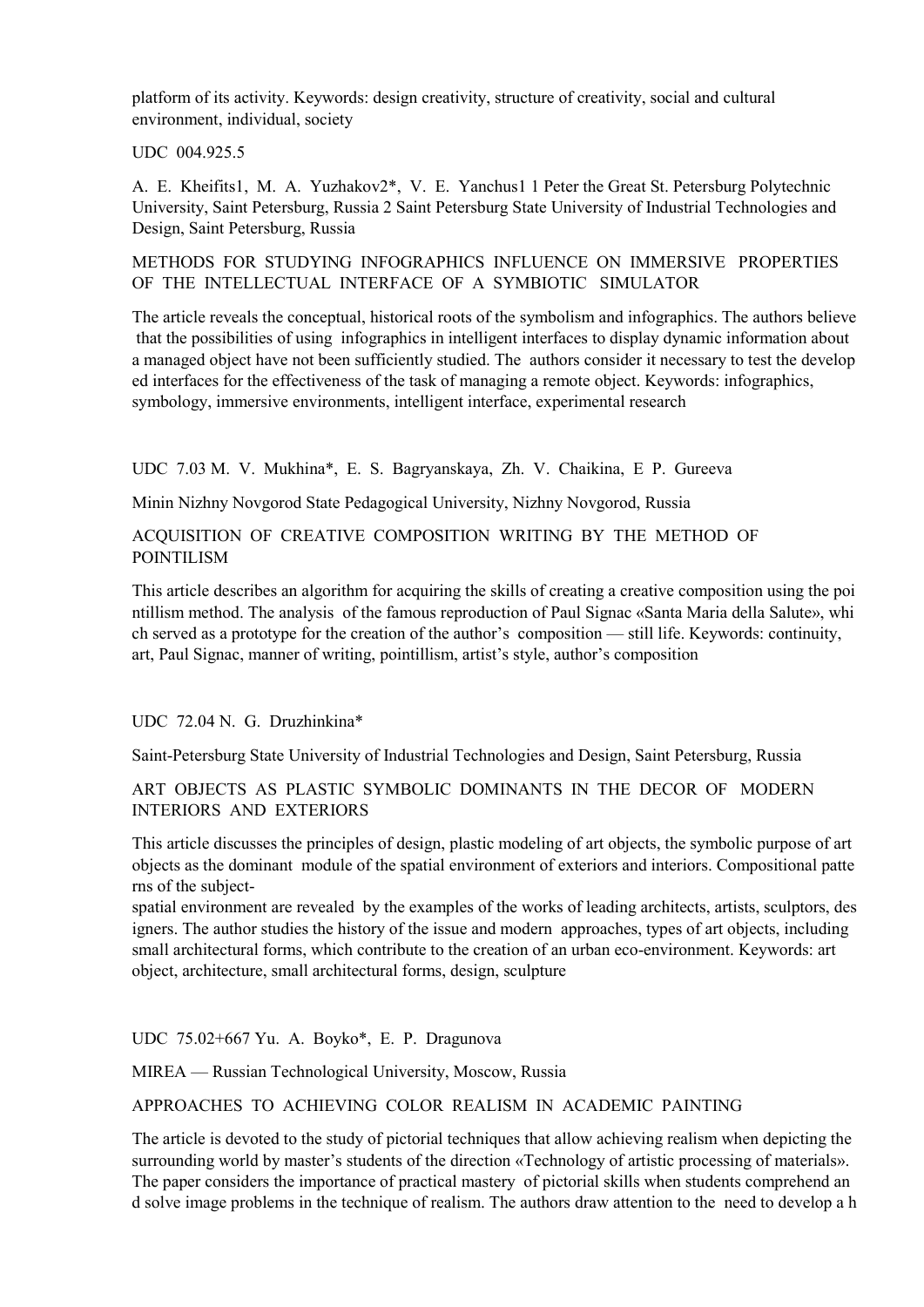olistic view of the tasks of academic painting and emphasize the expediency of studying and analyzing in detail the techniques of the old masters. In painting, the feeling of reality is influenced by the ratio of the color perception of the surrounding reality with the color relations on the canvas. The authors analyzed th e techniques of academic painting and systematized the ways to achieve color realism in academic painti ng. Keywords: academic painting, realism, color, color perception, color perception, art paint, technique of painting

UDС 7.02 V. L. Zhukov, L. T. Zhukova, E. N. Tugolukova\*

Saint-Petersburg State University of Industrial Technologies and Design, Saint Petersburg, Russia

# COGNITIVE MAP AND NEUROLINGUISTIC PROGRAMMING OF MODERN INTERIORS IN THE SYMBOLISM OF ECLECTICISM OF LOCALLY STABLE STRUCTURES OF PASTEL IMAGES OF E. MUNCH

Cognitive (mental) maps are tools or tools for cognitive modeling that can be used to describe various eve nts, as well as to represent the entities, properties and relationships between the VKIDS and the LUS, wh ich determine the subject area of objects in the cluster of pastel technologies in solving the problems of o rganizing the living space of a person. This work shows the result of interdisciplinary research on the cre ation of images of VKIDS, as well as the desire to highlight possible heuristic consequences in the contex t of cognitive sciences, building a presentation of the symbolism of E. Munch's work in the semiotic logic of design theory. Keywords: cognitive mental maps, design, pastels, system, structure, culture, plastic arts, symbolism, interior, E. Munch

UDC 666.1.01 I. P. Kozitsyn, L. T. Zhukova\*

Saint-Petersburg State University of Industrial Technologies and Design, Saint Petersburg, Russia

THE MAIN PROBLEMS AND SOLUTIONS THAT ARISE WHEN CREATING FLAT TEXTURED AND CORRUGATED GLASSES

The article is devoted to the main problems associated with the molding and decoration of flat glass by th e method of molling. Keywords: molling, flat glass, relief, texture

UDC 66.09 N. I. Sverdlova, L. E. Vinogradova\*, L. M. Shtyagina, V. A. Hohlova

Saint-Petersburg State University of Industrial Technologies and Design, Saint Petersburg, Russia

# MODIFICATION OF VISCOSE FIBERS BY NATURAL COMPLEXES OF BIOLOGICALLY ACTIVE COMPOSITION

The biochemical modification of viscose fibers was carried out for the purpose of targeted preparation of t extile materials with fundamentally new technical and consumer properties corresponding to the quality, r equirements and aesthetic tastes of the modern consumer. The selected poly-

enzyme compositions differed in the level of activity and content of endoglucanases, glucanases, cellobias es, carboxymethylcellulases, avicelases, xylanases, which ensure the implementation of bioprocess regim es for maximum preservation of fiber-

forming components in textile production. The peculiarities of changing the properties of viscose fiber aft er treatment with poly-

enzyme compositions are studied: the equilibrium moisture content, the ability to absorb moisture, capilla rity, the volume of micro- and mesopores. The modified viscose fiber is processed into a mixed yarn char acterized by increased capillarity. Keywords: viscose fiber, enzyme compositions, capillarity \*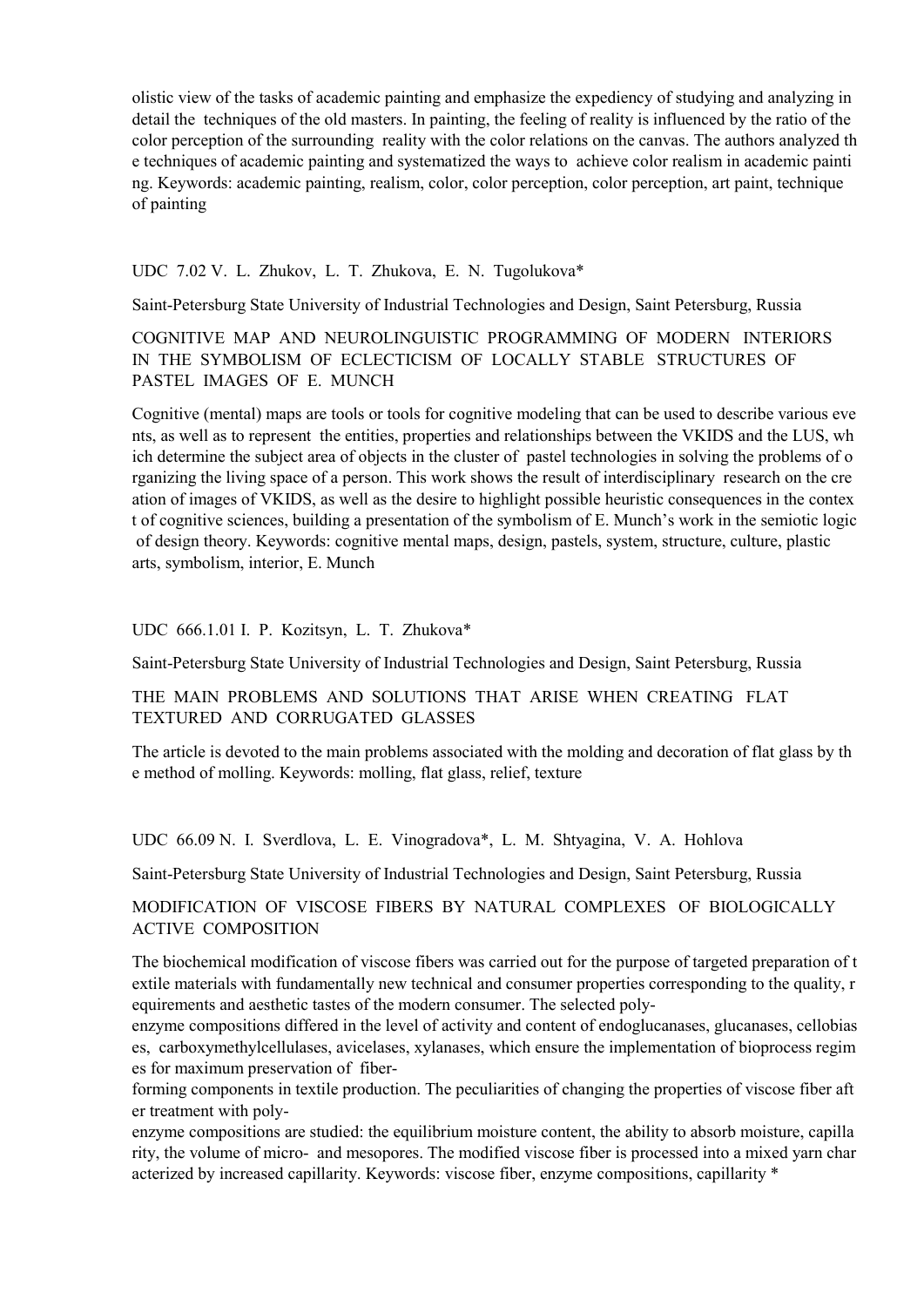UDC 687.174, 687.175 I. I. Shalmina, A. A. Starovoitova\*

Omsk State Technical University, Omsk, Russia

FEATURES OF DESIGNING DISPOSABLE CLOTHING FOR FEMALE DRIVERS

Special disposable clothing is in great demand among representatives of various professions in the moder n world. These professions are associated with industrial pollution, mechanical or chemical influences. S uch clothing is a means of individual protection and ensures hygienic cleanliness and sterility in the provi sion of medical and cosmetic services, in the food industry. Its main advantage is its low cost, no costs fo r washing and dysenfection, since after short-

term use it is disposed of. The possibility of using disposable clothing for female drivers in the process of preventive maintenance of a personal car is considered in the article. Special attention is paid to the stud y of materials used for the manufacture of disposable workwear. The results of ergonomic studies are pres ented. It is revealed that the main movements during preventive maintenance of the machine consist of h and movements forward and upward, body bends and squats. The dynamic effect on the problem areas of the body is determined. The obtained research results are reflected in the recommendations for the desig n of disposable clothing for female drivers. Keywords: disposable clothing, materials, dynamic effect, female drivers, ergonomics of clothing design, designing disposable clothing

UDС 535.6.07 E. M. Bashenina, M. M. Chernykh\*, А. A. Zagoruiko

Kalashnikov Izhevsk State Technical University, Izhevsk, Russia

MATERIAL SELECTIONOF THE SCREEN OF INTERACTIVE DEVICE IN THE FIELD OF **COLORISTICS** 

The article examines various materials that scatter light, and the method of expert assessments selects a ra tional material for builtin screen of device to study the addition and subtraction of color and light dispersi on. Keywords: coloristics, scattering power, scattering capability, built in screen, expert assessment method

UDC 75.023 V. L. Zhukov, L. T. Zhukova, E. N. Tugolukova\*

Saint-Petersburg State University of Industrial Technologies and Design, Saint Petersburg, Russia

CLUSTER OF DESIGN OBJECTS WITH PHENOMENOLOGICAL FEATURES OF VARIOUS TYPES OF AGGREGATE STATES OF PASTELS IN THE METADISCIPLINARY SYSTEM «CHEMISTRY — MATERIALS SCIENCE — DESIGN»

This work is devoted to the study of the development and improvement of the subject area of design objec ts from the standpoint of chemical and materials science structuralization of the modern scientific picture of the world on the basis of axioms that systematically determine the aggregate state of matter in interact ion with artulometry, which create the effect of strengthening and harmonizing creative processes in desig n when organizing a person's living space with a dominant emphasis on pastel technologies. Keywords: design theory, chemistry, materials science, phase transitions, system, attractor, pastel, aggregate state, technology, pigment, solution, airbrushing, bifurcation

### UDC 730 O. Yu. Yurieva\*

Saint-Petersburg State University of Industrial Technologies and Design, Saint Petersburg, Russia

THE INFLUENCE OF MONUMENTAL SCULPTURE OF THE LATE 19th — MID. 20th CENTURIES ON THE FORMATION OF THE URBAN ENVIRONMENT. PROBLEMS OF